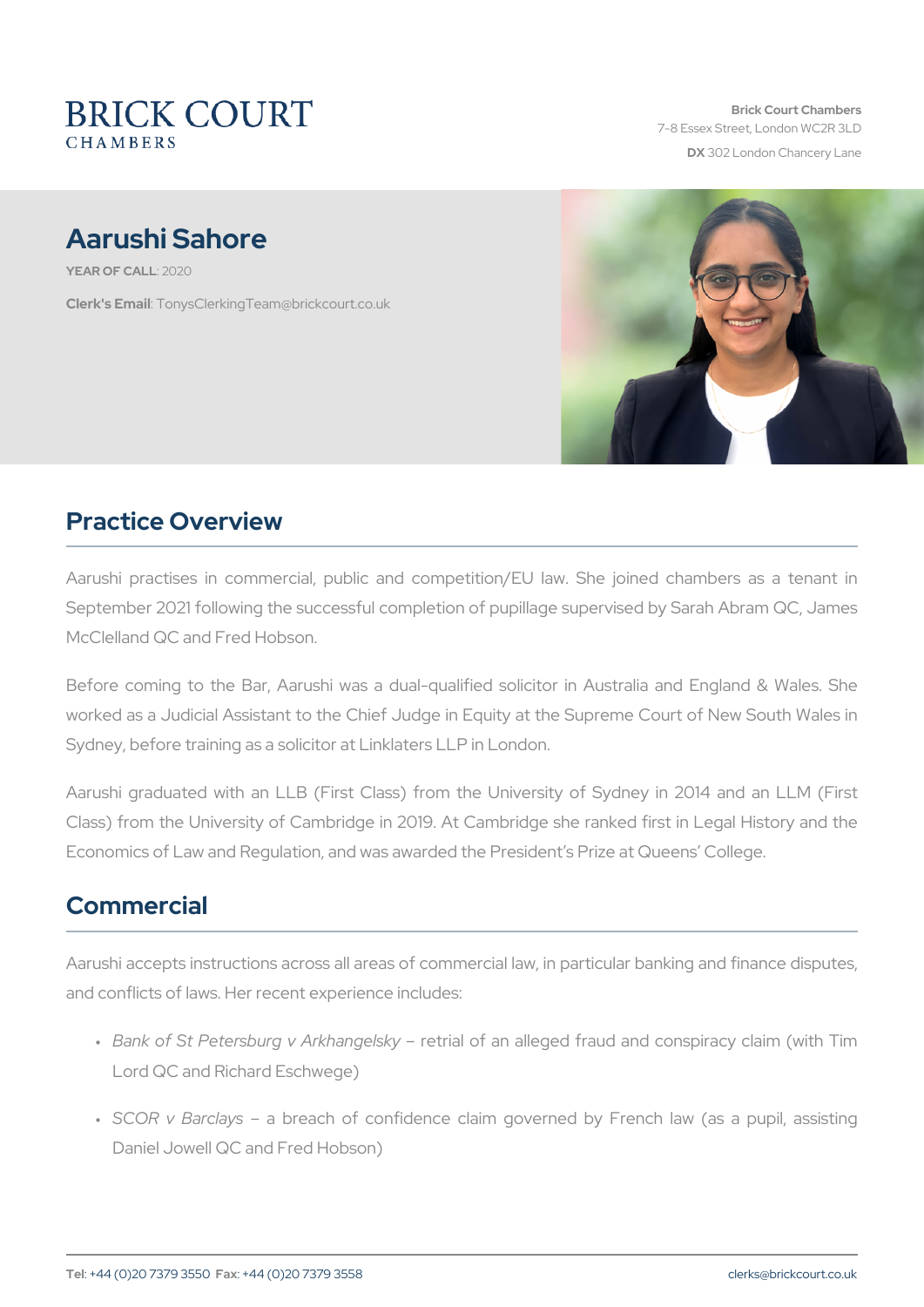" OBEX v Cowae aomplex prime brokerage dispute (as a pupil, assistir

- " Acerus Pharmaceuticals [2\021R] ecEpWhle Cm 1878 (Comm) a co concerning a pharmaceuticals manufacturing agreement (as a pupi
- " Loreley 30 v Credia Shuissepresentation and fraud claim brought b pupil, assisting Tim Lord QC, Fred Hobson and Ben Woolgar)
- " Jukes v Facebookalmerliavmadcy class action relating to the Cambridge pupil, assisting Sarah Abram QC and Matthew Kennedy)

Aarushi is particularly interested in financial regulation and Fi Financial Regulation and Derivatives & Structured Products teams at with the Financial Markets Law Committee, a think tank sponsored by issues including emissions trading, Brexit, conflicts of laws and negat

#### Public Law

Aarushi accepts instructions across all areas of public law, civil libe interested in any novel retained EU law issues. Her recent experience

- " R (Detention Action) v L[o2ro12 2C]h  $EW$ chellor 8 (Admin) a challenge to a legal aid scheme in immigration detention (with Malcolm Birdling)
- " Advising an NGO on proposed changes to the UK GDPR and th Decision (with Lord Anderson of Ipswich KBE QC)
- " Advising the Centre for Women s Justice on domestic remedies overseas (with Paul Bowen QC and Allan Cerim)
- " Assisting and advising the FCA on proposed regulatory interventio
- " R (Hughes) v Pension P[r2o0t2ê tto jio EnW EuAnd Civ 1093 an appeal con review claim brought by pensioners against the PPF worth  $>$  £ Stratford QC and James McClelland QC)
- "R (Donegan) v Financial Services [22:01121] plenEsMuHcOn 7S6cOne(mAedmin) review claim brought by investors against the FSCS s decision to of mini bonds (as a pupil, assisting James McClelland QC, Tim J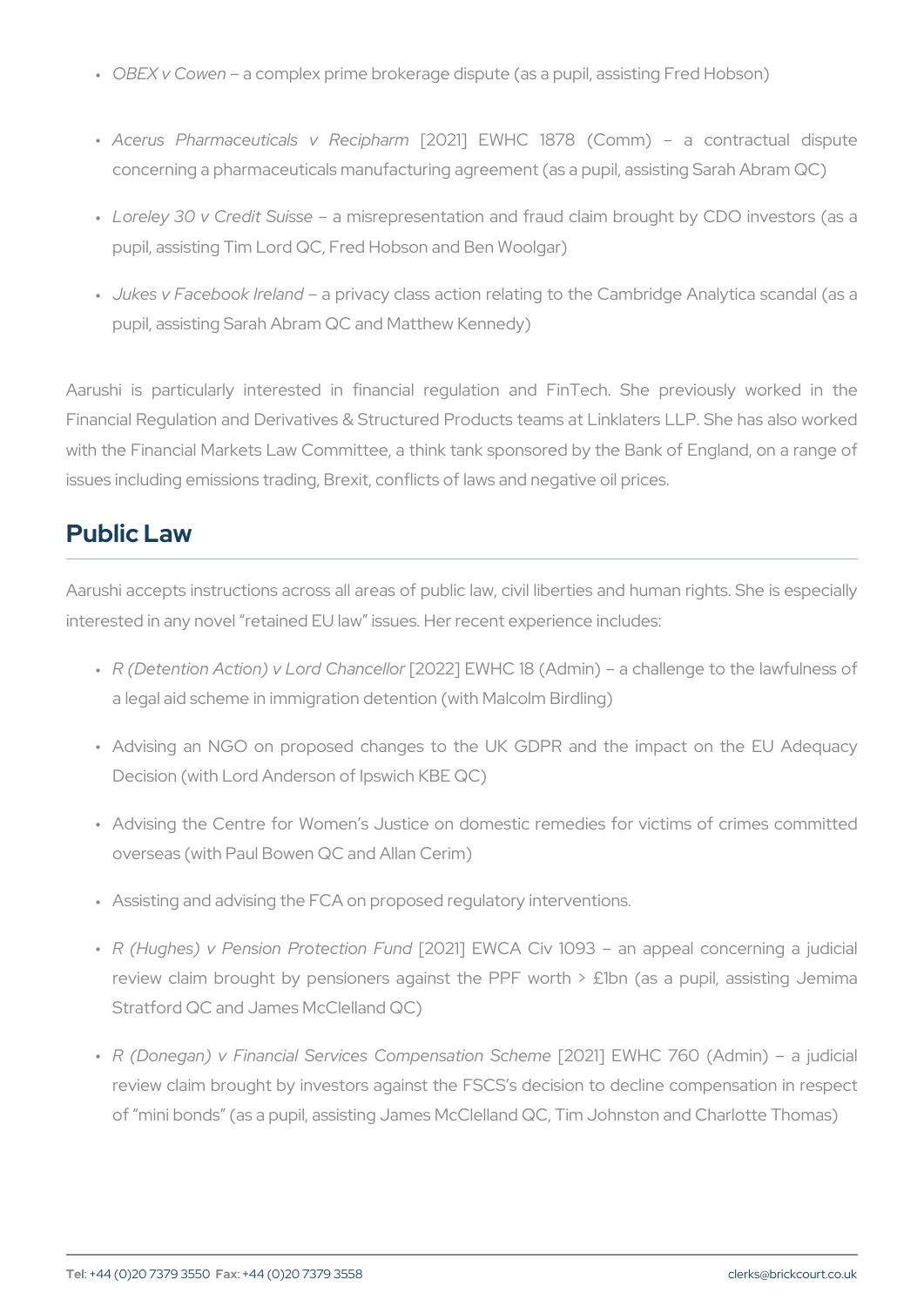" Advising on Article 1 Protocol 1 rights in a proposed judicial rev assisting James McClelland QC).

Aarushi is developing a pro bono practice as well. Prior to coming to and equality law at the Mary Ward Legal Centre while on secondment f

Aarushi has also volunteered at Liberty and as a representative with University of Cambridge, she worked on a Pro Bono Project for Redre for the benefit of victims of human rights violations.

## Competition

Aarushi accepts instructions in all types of competition law actions experience includes:

- " Phones 4U v Telafomuicta party dispute concerning the collapse of F week trial in 2022 (with Mark Hoskins QC, Sarah Abram QC and Ma
- " Advising on a potential appeal against a CMA infringement decisio
- " Allianz v H & BoCamages claim concerning alleged collusion in FX m Helen Davies QC, Sarah Abram QC and Tom Wood)
- " Vattenfall v Pryas froild ow-on damages claim in respect of the allege a pupil, assisting Aidan Robertson QC and Sarah Abram QC)
- " Trucks Litigaation Ilow-on damages claim in respect of the allege assisting Mark Hoskins QC and Sarah Abram QC)

## EDUCATION & QUALIFICATIONS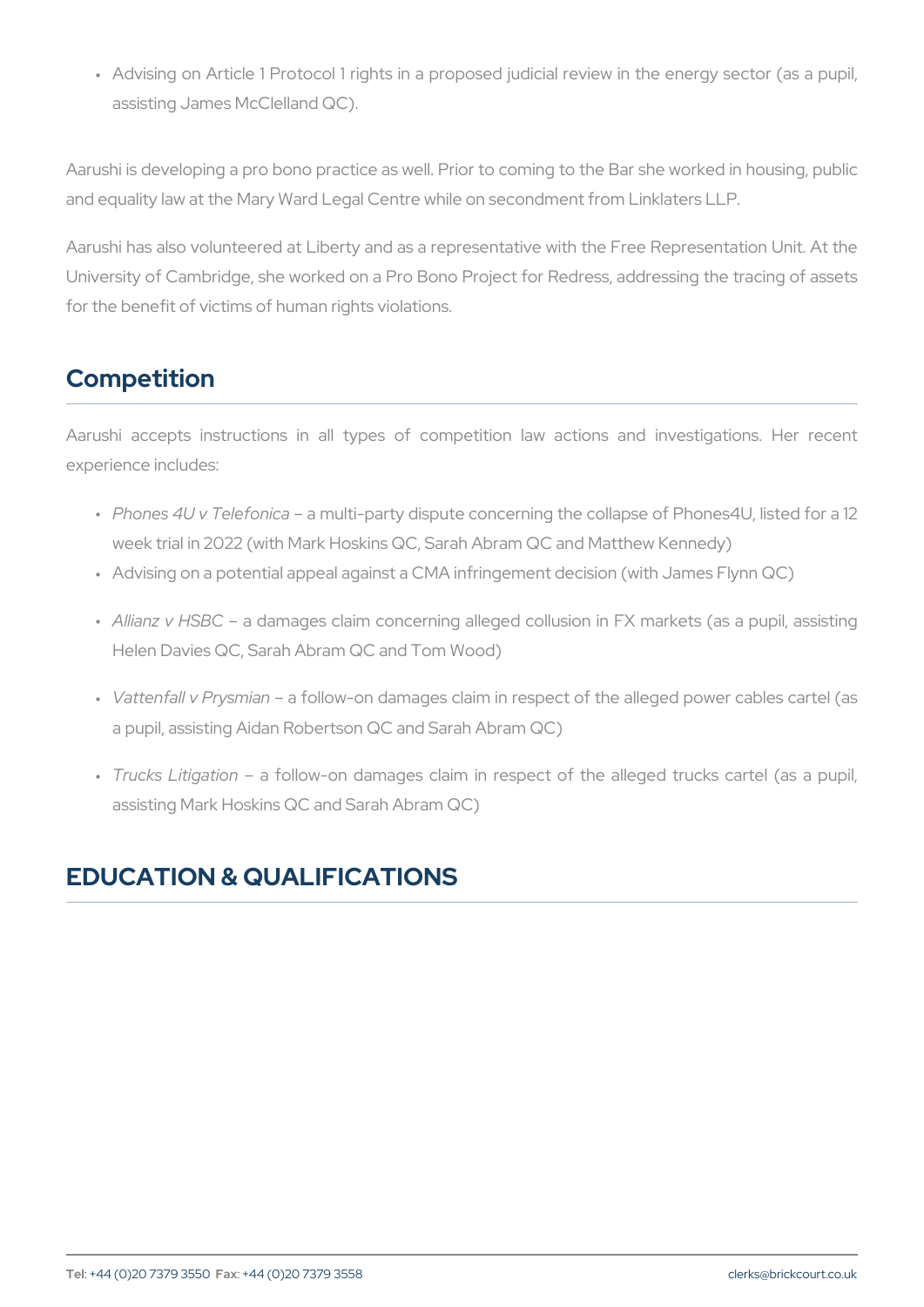Education

2018-19: Master of Law (First Class) at the University of Cambridge 2010-14: Bachelor of Law (First Class) and Bachelor of Commerce (Fir Scholarships and Prizes

John and Sophie Laws Scholarship (Bar European Group)

President s Prize for significant distinction in Law (Queens College, Foundation Scholarship (Queens College, Cambridge)

Sir Sigmund Sternberg LLM Studentship (Queens College, Cambridge) Australia & New Zealand Banking and Financial Services Law Associat Justice Peter Hely Scholarship for further studies in commercial law a Boulton Groom Postgraduate Scholarship (University of Sydney) Professional Experience

2020-21: Pupil Barrister, Brick Court Chambers

2020: Judicial Assistant, High Court of England & Wales (in the Q